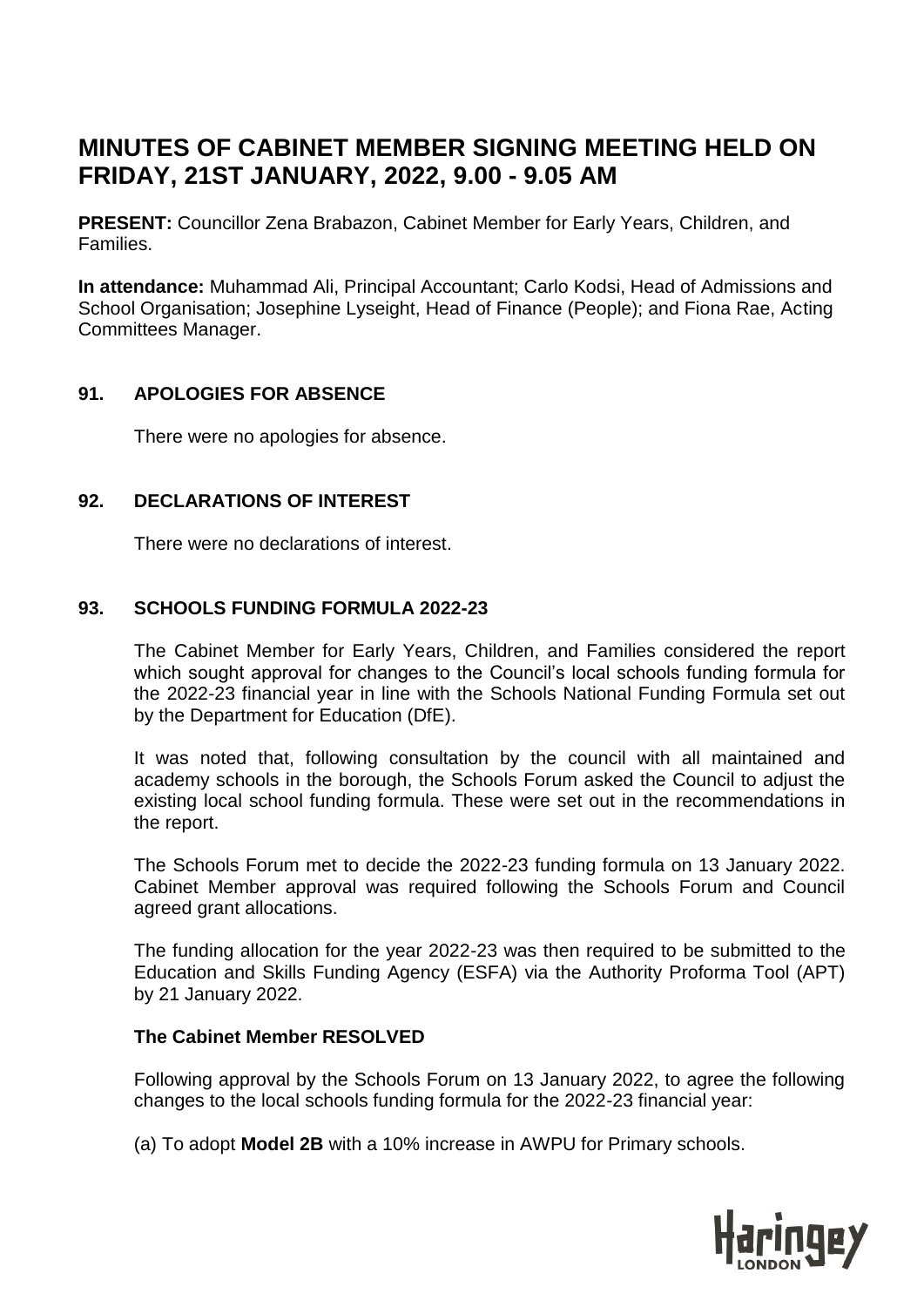- (b) Transfer 0.25% of the Schools Block allocation (£525,732) from the Schools Block to the High Needs Block.
- (c) The Growth fund to be set at £1.1m.
- (d) The Minimum Funding Guarantee (MFG) remains between +0.5% and +2.0% per pupil and is set at +1.58%.
- (e) Block transfer of £122k from the Schools Block to the Central Block for Education Welfare Services.
- (f) Provide £60K funding to a Haringey Nursery School on a split site.
- (g) De-delegation of £165K for Trade Union Representation (for maintained schools only).
- (h) Agree a second year lumpsum payment of £68k to Tiverton Primary School (subject to Secretary of State approval via disapplication request).

### **Reasons for decision**

The Council is legally required to set the local schools funding formula and must submit this to the ESFA by 21 January 2022. These changes require approval by the Council in line with its local scheme of delegation to complete the Authority Proforma Tool, as required by the ESFA. Such approval can be given on behalf of the Council by the Lead Member.

#### **Alternative options considered**

Following agreement by the Schools Forum, all schools in Haringey were consulted on the proposed changes for 2022-23 to the Council's Schools Funding Formula via esurvey. The consultation started on 29 November, with a deadline of 10 December 2021 for responses from Head teachers and Chairs of Governors.

Table A shows options available and total responses received for all options.

Schools were consulted on local factors of the school funding formula for 2022-23 in November/December 2021, the results of the consultation are detailed in the Table A, below. This details the most supported local factors:

#### **Table A Consultation Results:**

| <b>Haringey Schools Consultation Authority Proforma Tool (APT) Survey</b><br><b>Results</b> | <b>Total responses</b><br><b>Received</b> |
|---------------------------------------------------------------------------------------------|-------------------------------------------|
| <b>Question 1:</b> Select your single preferred funding model                               |                                           |
| Model 1A: No Change in DSG formula factors                                                  |                                           |
| Model 1B: No Change in DSG formula factors + HNB transfer of 0.25%                          |                                           |